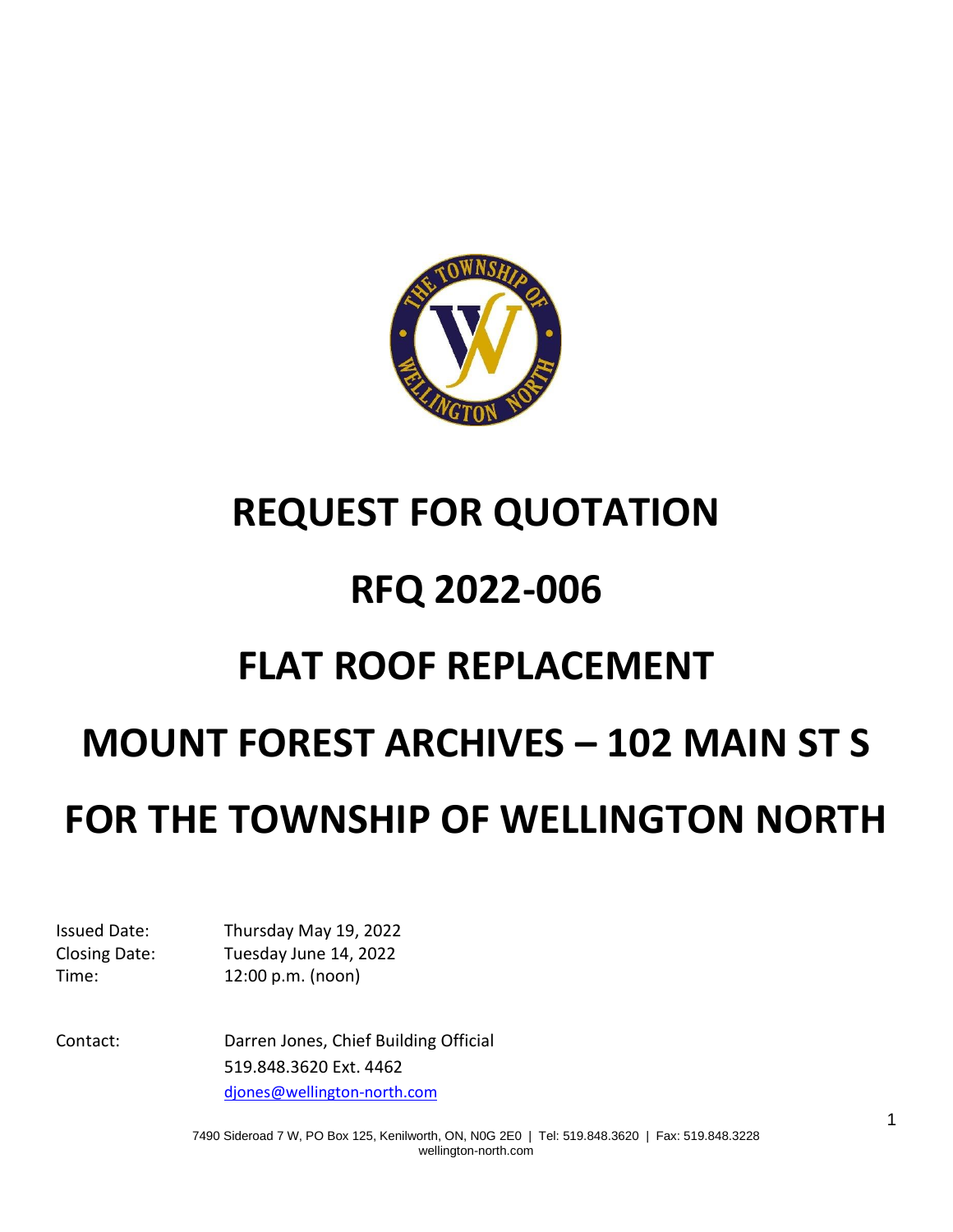#### **REQUEST FOR QUOTATION (RFQ) 2022-006**

#### **REQUEST FOR QUOTATION FOR FLAT ROOF REPLACEMENT AT THE MOUNT FOREST ARCHIVES BUILDING – 102 MAIN ST S FOR THE TOWNSHIP OF WELLINGTON NORTH**

#### Information to Respondents

The Township of Wellington North is requesting quotations to replace the flat roof on the single storey portion of the Mount Forest Archives Building located at 102 Main St S, Mount Ontario. The roof area is approximately 80 square meters.

#### **Scope of Work**

Remove the existing roofing system down to the deck and dispose of the material at an approved waste disposal facility

Repair/replace roof deck as required

Repair/replace roof drain as required

Loose lay vapour barrier, glued seams

Loose lay 1.5" ISO insulation

Mechanically fasten fully tapered roof insulation to roof drain, maximum insulation thickness at perimeter 6 ½"

Fully adhere 60 gauge reinforced EPDM membrane

Install new pre-painted, 26 gauge flashings

#### **All work to be carried out prior to November 15, 2022.**

Suppliers capable of fulfilling the outlined contract are invited to apply. Suppliers are to include the **Form of Quotation (Appendix A), completed in-full and executed by a signing authority on signatory** line in hand writing. Respondents must submit in a sealed envelope clearly marked **RFQ 2022-006, by 12:00 pm, Tuesday June 14, 2022** to:

#### **Darren Jones**

Township of Wellington North 7490 Sideroad 7 West, P.O. Box 125 Kenilworth, ON N0G 2E0

This RFQ will not be a public opening. Lowest bid not necessarily accepted, and award of the work will be consistent with the Township's procurement policy. Unsuccessful Respondent's will be notified within four (4) weeks of submission date via email.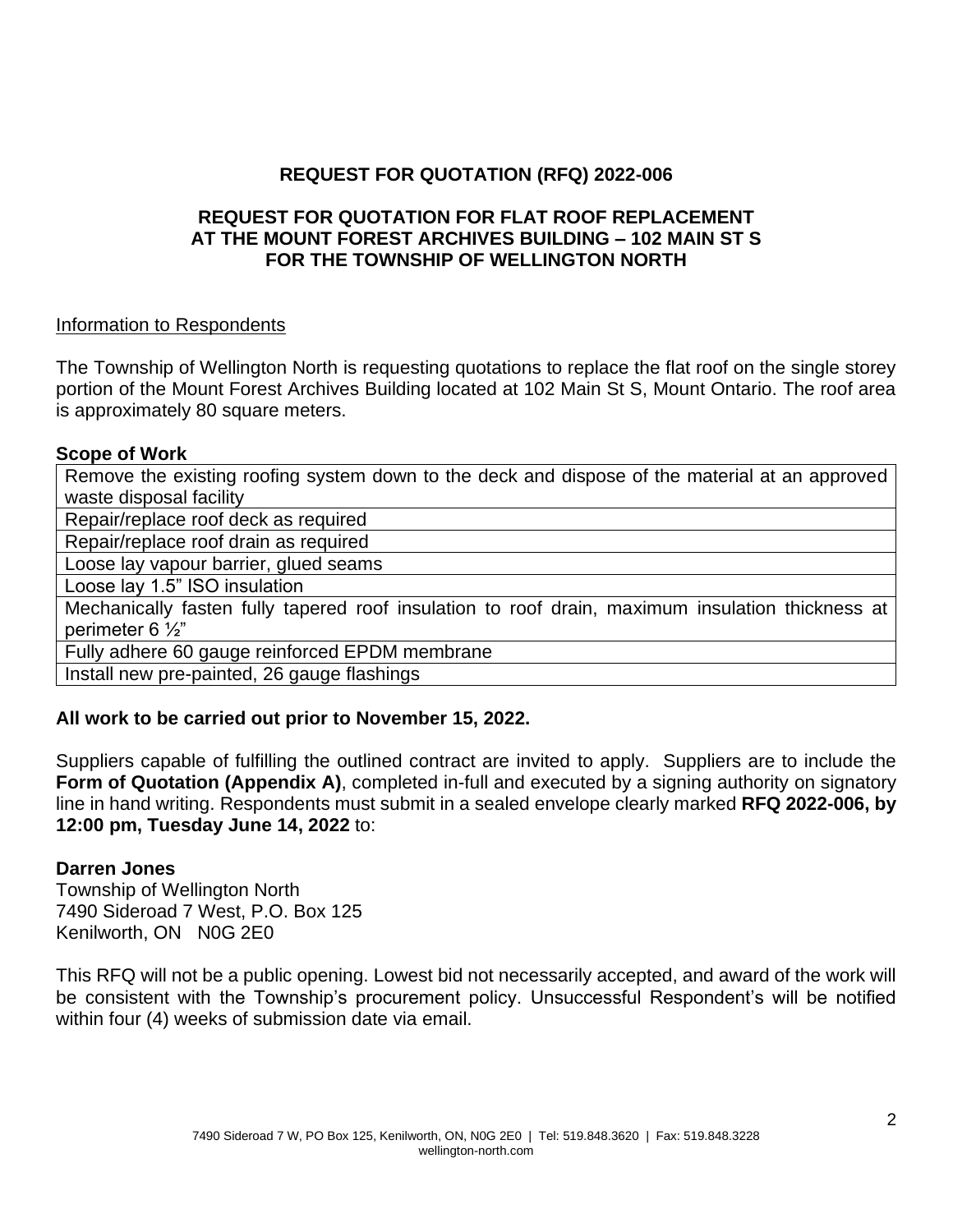#### **Questions/Contact Person**

Any questions with respect to this RFQ shall be forwarded to Township Contact Person, Darren Jones, by email to [djones@wellington-north.com](mailto:bcorley@wellington-north.com) .

All questions and answers will be made public via Township's RFP & Quotations link [https://wellington](https://wellington-north.com/government/tenders-rfps)[north.com/government/quotations-rfps](https://wellington-north.com/government/tenders-rfps) to all involved persons. **Phone calls will not be accepted as a method for questions to be answered.**

#### **No Collusion**

Each Respondent will be responsible to ensure that its participation in this RFQ process is conducted fairly, and without collusion or fraud.

#### **No Unauthorized Communication**

All communications with respect to this RFQ must be directed to the Contact Person. Respondents will not communicate directly or indirectly with any other representatives of the Township of Wellington North, elected officials, or any other government employees involved in the Competitive Selection Process.

#### **Form of Quotation**

RFQ **Form of Quotation** (Appendix A) provided by the Township of Wellington North **MUST** be completed, signed, and placed in an envelope clearly marked RFQ 2022-006.

#### **Deposits**

A deposit is not required for this RFQ.

#### **Form of RFQ Rejections**

Quotations may be rejected for any one of the following reasons:

- a) Bids received after closing date and time;
- b) Bids received on other than the RFQ Forms supplied;
- c) Bids not completed in ink;
- d) Incomplete bids no certified cheque for quotation deposit (if applicable);
- e) Qualified or conditional bids;
- f) Bids not properly signed, references not provided; and/or
- g) Previously disqualified Respondent.

#### **Privilege Clause**

The Township reserves the right, in its sole discretion, to reject any or all bids, and the lowest or highest bid, as the case may be, will not necessarily be accepted. Without limiting the generality of the statement immediately above, the Township shall not be required to award or accept a proposal, or recall the proposal at a later date: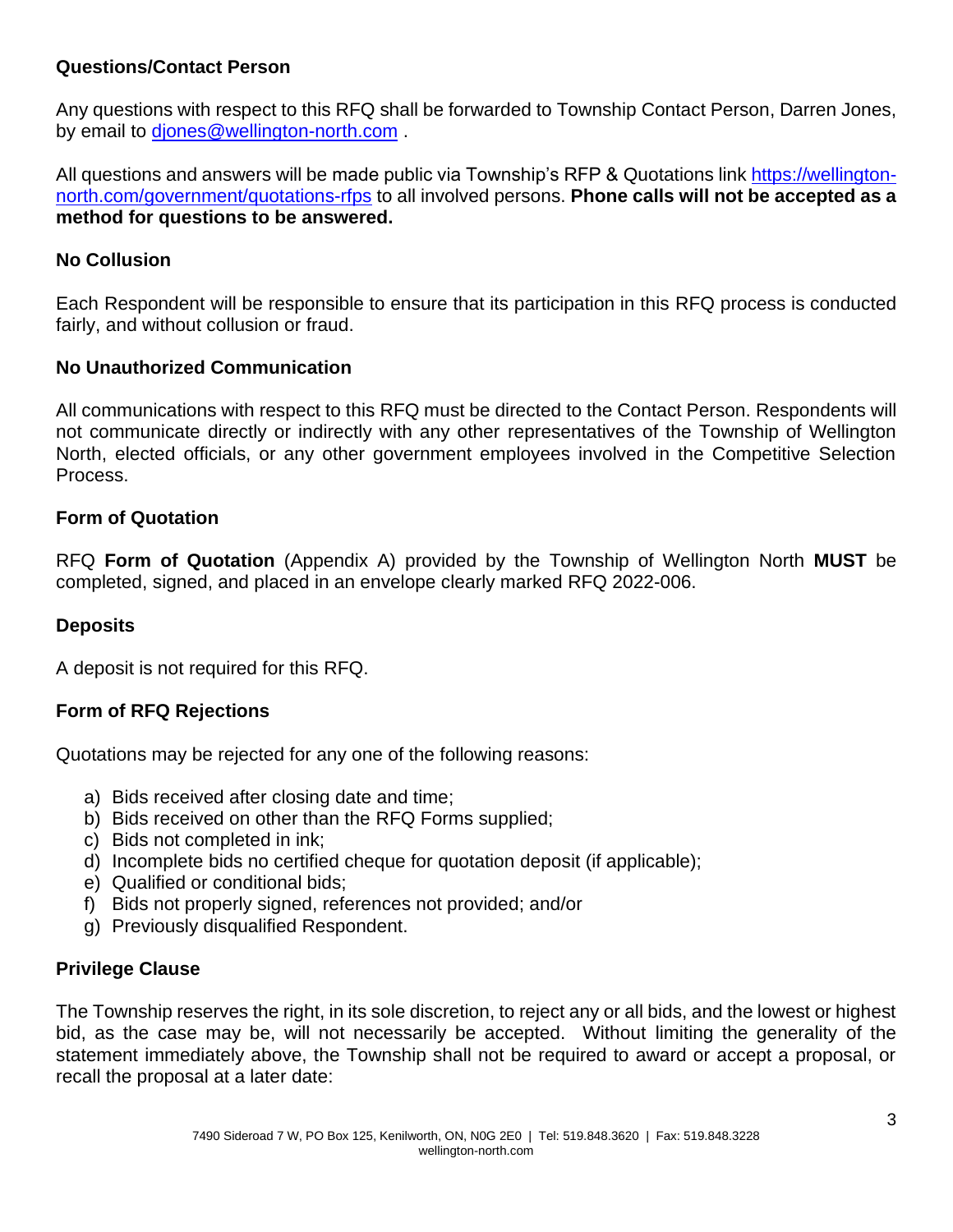- a) When only one bid has been received as a result of the proposal;
- b) Where the lowest Respondent substantially exceeds the budgeted/estimated cost of the goods or service;
- c) When all bids received fail to comply with the specifications of the RFQ terms and conditions;
- d) Where a change in the scope of work or specifications is required.

Further the Township reserves the right to accept any portion of an RFQ. Selection of the successful Respondent's RFQ may be subject to approval by the Council of the Township of Wellington North.

#### **Prices**

Prices are to be in Canadian Funds, and to include all necessary labour, material and equipment required for the execution of the work, and are to remain firm for acceptance for a period of ninety (90) days after submission date.

#### **Incurred Costs**

The Township will not be liable nor reimburse any Respondents for costs incurred in the preparation of Proposals, attendance at meetings/related travel costs, or any other services that may be requested as part of the evaluation process.

#### **Conflict of Interest**

The Respondent shall disclose to the Township of Wellington North prior to award of the agreement, any potential conflict of interest. If such a conflict of interest does exist, the Township may, at its discretion, withhold the award until the matter is resolved or refuse to award.

#### **Access to Information / Confidentiality of Information**

The disclosure of information received relevant to Bid Solicitations or Awards shall be made by the appropriate officers in accordance with the provisions of all relevant privacy legislation including primarily the Municipal Freedom of Information and Protection of Privacy Act, R.S.O. 1990, c. M.56, as amended.

All Suppliers who contract with the Corporation shall adhere to or exceed the standards set in the Municipal Freedom of Information and Protection of Privacy Act or the Personal Health Information Protection Act, 2004, S.O. 2004, c. 3, Sched. A, or other relevant Ontario or federal privacy legislation or common law as may be passed or amended from time to time, as if they were agents of the Corporation as relates to the confidential and secure treatment, including collection, use, disclosure or retention, of personal (health) information, other confidential information of the Corporation, and all records thereof which they come into contact with in the course of performing Services or providing Goods to the Corporation.

Any submissions made to the Township by respondents will become public record and could be accessed through a Freedom of Information request.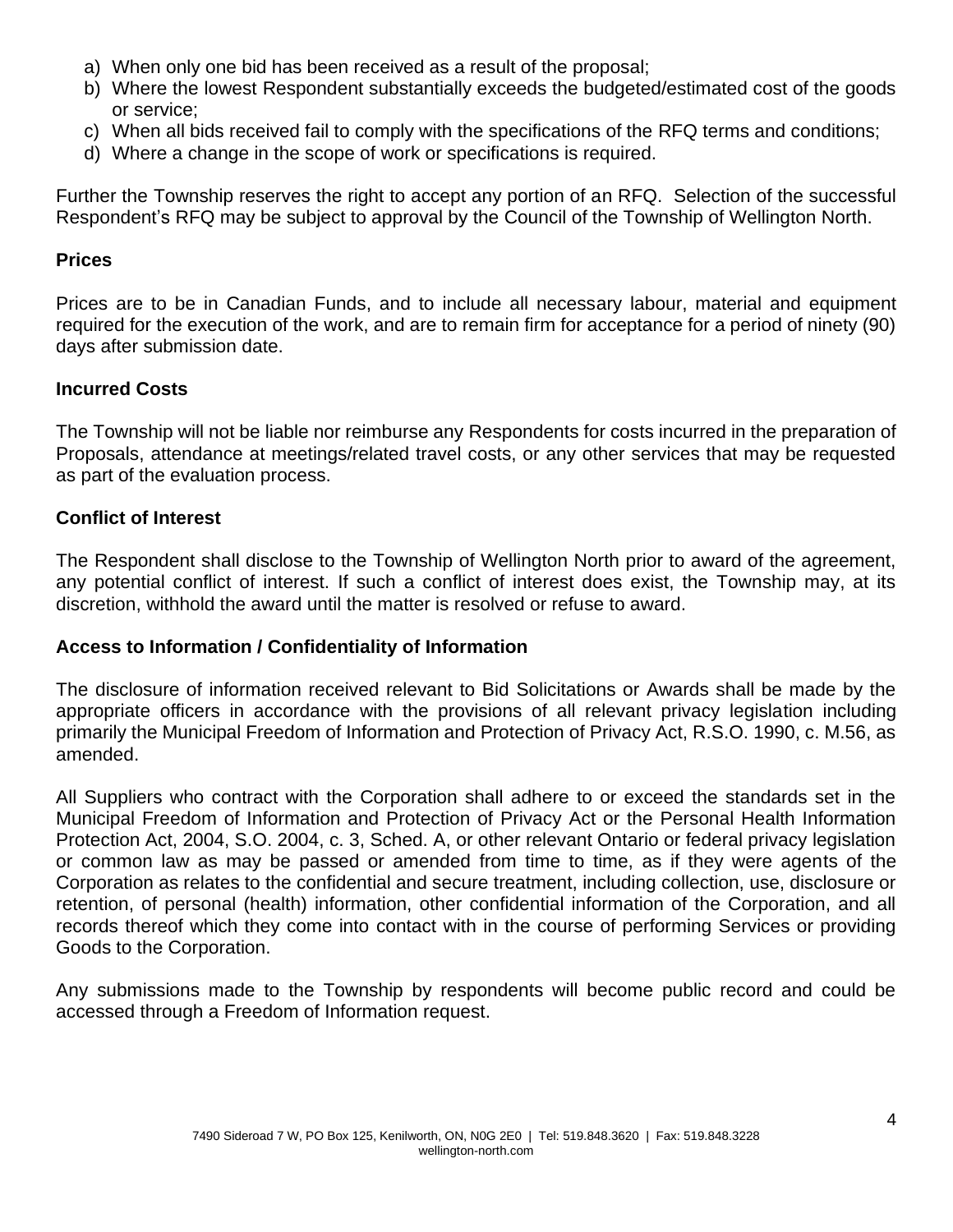#### **Indemnification**

The successful Respondent shall indemnify and save harmless the Township of Wellington North, its elected officials, officers, employees and agents from and against any and all claims of any nature, actions, causes of action, losses, expenses, fines, costs (including legal costs), interest or damages of every nature and kind whatsoever arising out of the negligence, errors, omissions, fraud or willful misconduct of the successful Respondent, its officers, employees, agents and sub-Respondents, or any of them, attributable to or in connection with the delivery or performance of the goods and services contemplated in this Request for Quotation, except to the extent that same is attributable to or caused by the negligence of the Township, its officers, employees and agents, or any of them. This indemnity shall be in addition to and not in lieu of any insurance to be provided by the successful Respondent in accordance with this Request for Quotation.

#### **Award**

Award of this RFQ will be as prescribed with the current version of The Township of Wellington North's Purchasing and Procurement Policy.

#### **Alteration or Withdrawal of Quotation**

A quotation may be updated by submitting another quotation at any time up to the specified time and date of closing. The last quotation received shall supersede and invalidate all quotations previously received by the Respondent. The Respondent may withdraw the quotation at any time up to the specified time and date for the closing by submitting a letter bearing the Respondents signature. Telegrams, faxes or telephone calls will not be accepted.

#### **Contract**

The preferred RFQ Respondent must be prepared to enter into an agreement based on the contents of its **Form of Quotation**. The Township reserves the right to negotiate details of any contract and to make the necessary changes or substitution within the general scope of the contract or other tasks as assigned.

**Respondents shall enclose in their submission (when required), a form of written contract they expect to be bound by in performing the work and services called for in this RFQ, and which will be reviewed and finalized by both parties.**

#### **Errors & Omissions**

It shall be understood and acknowledged that while this RFQ includes specific requirements and specifications. Minor items or details not herein specified, but inherently required shall be provided as if specified in conformance with current practices and workmanship. Any omissions, errors or misinterpretation of these requirements and specifications or within the quote shall not relieve the Respondent of the responsibility of providing the goods and services as aforesaid.

#### **Commercial General Liability**

Where applicable the successful Respondent shall provide and maintain during the term of the contract, Comprehensive general liability insurance on an occurrence basis for an amount not less than Two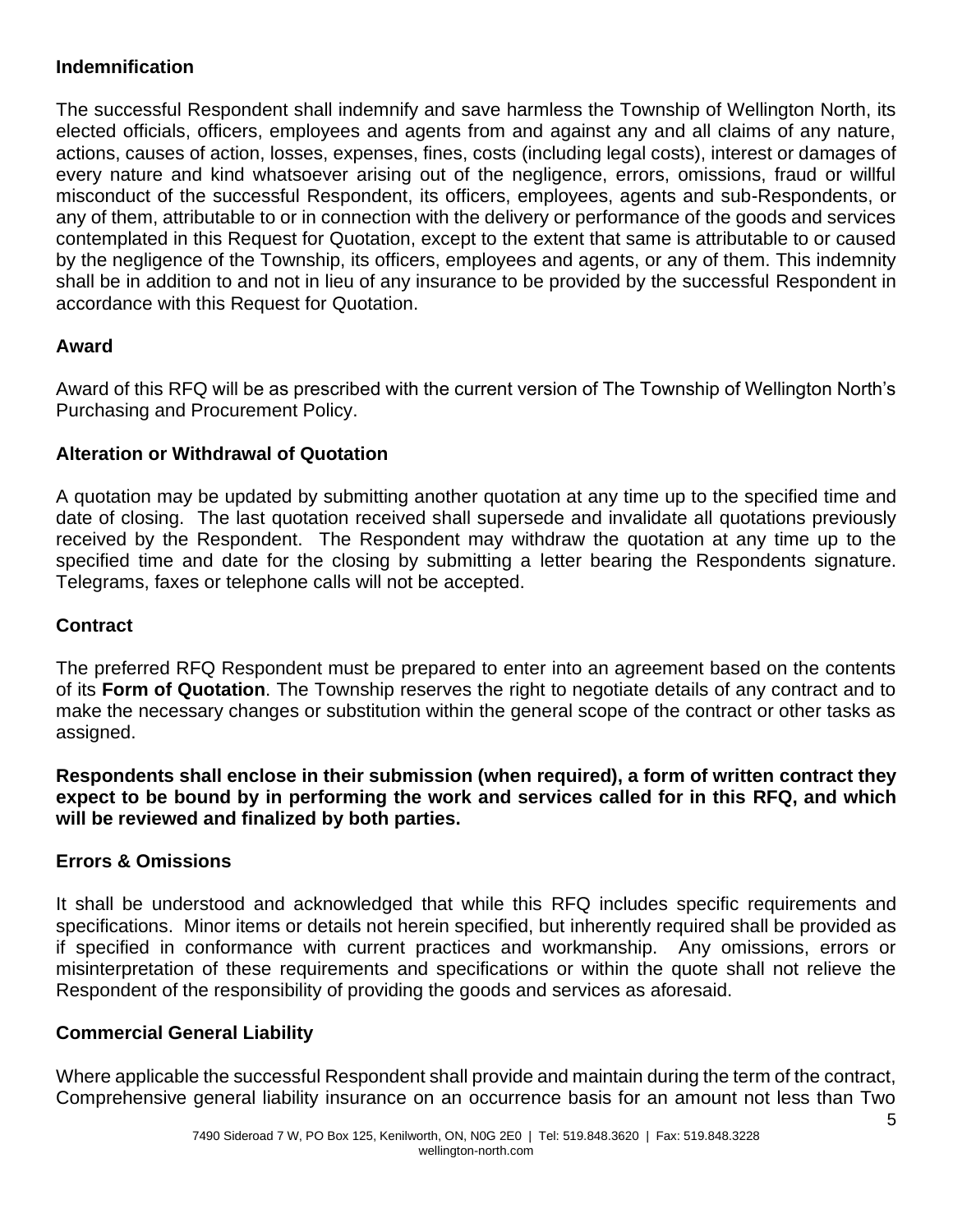Million (\$2,000,000) dollars for any negligent acts or omissions by the Respondent relating to its obligations under this Agreement. Such insurance shall include, but is not limited to Bodily Injury and Property Damage including loss of use; personal injury; contractual liability; premises, property & operations; non-owned automobile liability, broad form property damage, owners and Respondents' protective, products and completed operations, employees as additional Insured, occurrence property damage, contingent employers liability, cross liability and severability of interest clauses;

Such insurance shall add the Corporation of the Township of Wellington North as an Additional Insured subject to a waiver of subrogation in favour of the Township with respect to the operations of the Respondent. This insurance shall be non-contributing with and apply as primary and not as excess of any insurance available to the Township. The successful Respondent shall indemnify and hold the Corporation of the Township of Wellington North harmless from and against any liability, loss, claims, demands, costs and expenses, including reasonable legal fees, occasioned wholly or in part by any negligence act or omission whether willful or otherwise by the Respondent, its agents, officers, employees or other persons for whom the Respondent is legally responsible.

It is understood and agreed that the coverage provided by the policy will not be changed or amended in any way nor cancelled until thirty (30) days after written notice of such change or cancellation shall have been given to all Named Insured.

#### **Purchase Order**

The Purchase Order will constitute a binding contract between the Township and the successful bidder in accordance with the terms and conditions set out in these specifications, their addenda and any related correspondence.

#### **Invoicing**

Successful Respondent's invoice should be forwarded to:

Township of Wellington North 7490 Sideroad 7 West, P.O. Box 125 Kenilworth, ON N0G 2E0

#### **Disputed Invoices**

If any item or part of an item in an invoice submitted by the Respondent is contested by the Township of Wellington North, the Township of Wellington North must promptly notify the Respondent with reason(s).

#### **Security of Township Premises**

The Respondent must comply with all directions, procedures and policies relating to security pertaining to the Township premises and facilities.

#### **Township Purchasing and Procurement Policy**

This RFQ should be read and interpreted in conjunction with the current version of The Township of Wellington North's Purchasing and Procurement Policy.